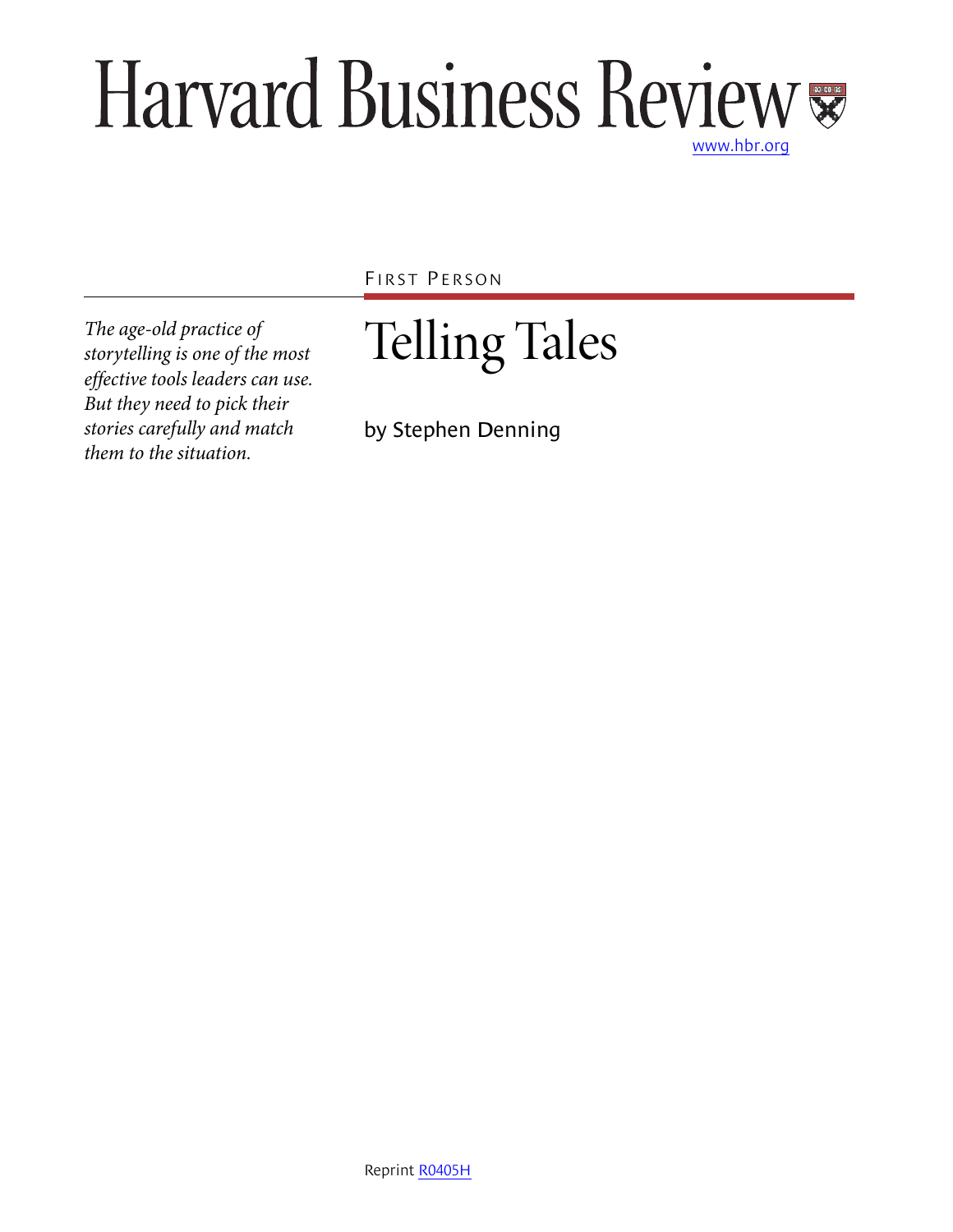*The age-old practice of storytelling is one of the most effective tools leaders can use. But they need to pick their stories carefully and match them to the situation.*

FIRST PERSON

# Telling Tales

by Stephen Denning

In 1998, I made a pilgrimage to the International Storytelling Center in Jonesborough, Tennessee, seeking some enlightenment. Several years earlier, as the program director of knowledge management at the World Bank, I had stumbled onto the power of storytelling. Despite a career of scoffing at such touchyfeely stuff—like most business executives, I knew that analytical was good, anecdotal was bad—I had changed my thinking because I'd seen stories help galvanize an organization around a defined business goal.

In the mid-1990s, that goal was to get people at the World Bank to support efforts at knowledge management—a pretty foreign notion within the organization at the time. I offered people cogent arguments about the need to gather the knowledge that was scattered throughout the organization. They didn't listen. I gave PowerPoint presentations that compellingly demonstrated the importance of sharing and leveraging this information. My audiences merely looked dazed. In desperation, I was ready to try almost anything.

#### Then in 1996 I began telling people a story:

In June of 1995, a health worker in a tiny town in Zambia went to the Web site of the Centers for Disease Control and got the answer to a question about the treatment for malaria. Remember that this was in Zambia, one of the poorest countries in the world, and it happened in a tiny place 600 kilometers from the capital city. But the most striking thing about this picture, at least for us, is that the World Bank isn't in it. Despite our know-how on all kinds of poverty-related issues, that knowledge isn't available to the millions of people who could use it. Imagine if it were. Think what an organization we could become.

This simple story helped World Bank staff and managers envision a different kind of future for the organization. When knowledge management later became an official corporate priority, I used similar stories to maintain the momentum. So I began to wonder how the tool of narrative might be put to work even more effectively. Being a typically rational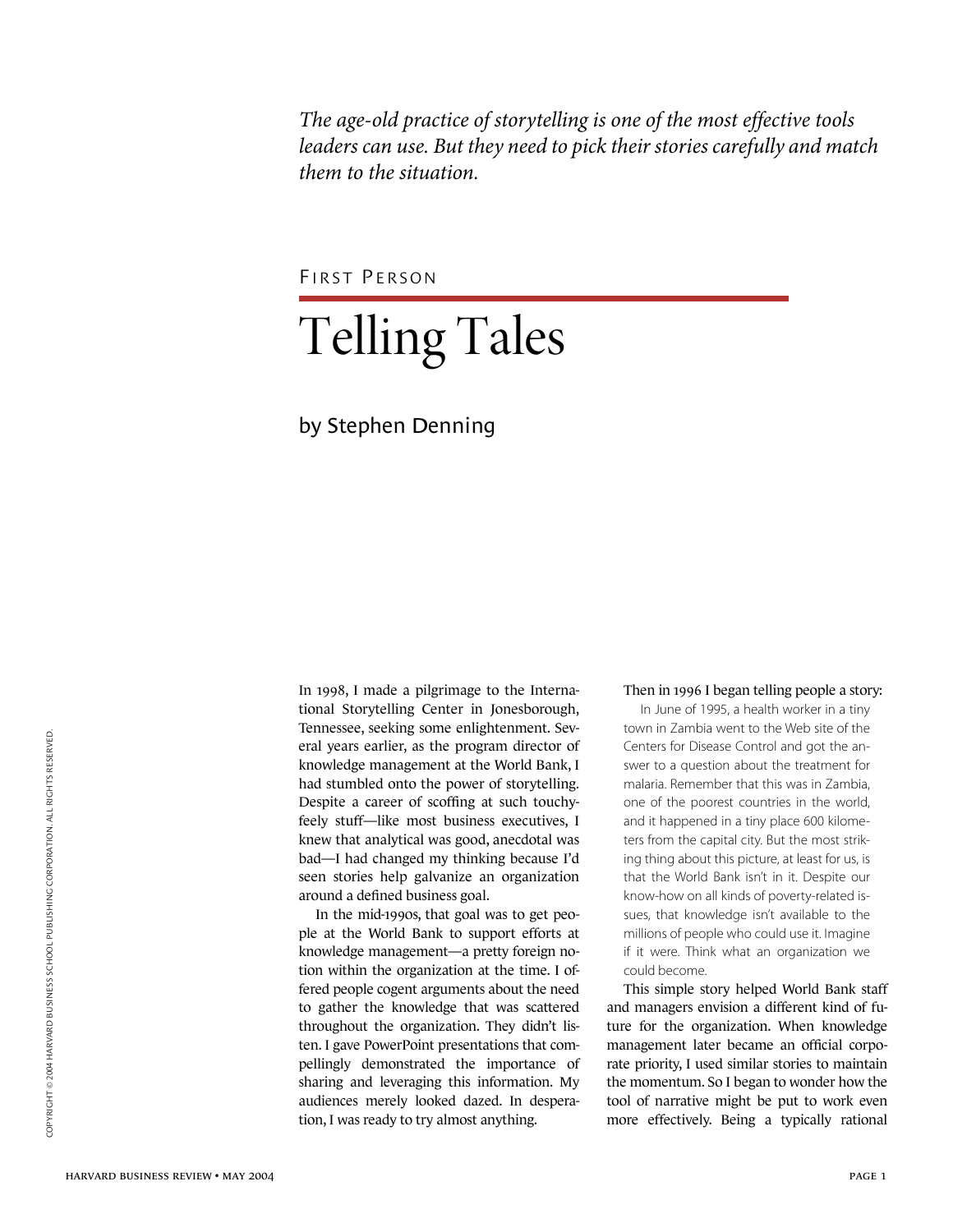manager, I decided to consult the experts.

At the International Storytelling Center, I told the Zambia story to a professional storyteller, J.G. "Paw-Paw" Pinkerton, and asked the master what he thought. You can imagine my chagrin when he said he didn't hear a story at all. There was no real telling. There was no plot. There was no building up of the characters. Who was this health worker in Zambia? And what was her world like? What did it feel like to be in the exotic environment of Zambia, facing the problems she faced? My anecdote, he said, was a pathetic thing, not a story at all. I needed to start from scratch if I hoped to turn it into a "real story."

Was I surprised? Well, not exactly. The story *was* pretty bland. There was a problem with this advice from the expert, though. I knew in my heart it was wrong. And with that realization, I was on the brink of an important insight: Beware the well-told story!

#### **The Power of Narrative**

But let's back up a bit. Do stories really have a role to play in the business world? Believe me, I'm familiar with the skepticism about them. When you talk about "storytelling" to a group of hardheaded executives, you'd better be prepared for some eye rolling. If the group is polite as well as tough, don't be surprised if the eyes simply glaze over.

That's because most executives operate with a particular—and generally justified—mindset. Analysis is what drives business thinking. It cuts through the fog of myth, gossip, and speculation to get to the hard facts. It goes wherever the observations and premises and conclusions take it, undistorted by the hopes or fears of the analyst. Its strength lies in its objectivity, its impersonality, its heartlessness.

Yet this strength is also a weakness. Analysis might excite the mind, but it hardly offers a route to the heart. And that's where we must go if we are to motivate people not only to take action but to do so with energy and enthusiasm. At a time when corporate survival often requires disruptive change, leadership involves inspiring people to act in unfamiliar, and often unwelcome, ways. Mind-numbing cascades of numbers or daze-inducing Power-Point slides won't achieve this goal. Even the most logical arguments usually won't do the trick.

But effective storytelling often does. In fact,

in certain situations nothing else works. Although good business arguments are developed through the use of numbers, they are typically approved on the basis of a story—that is, a narrative that links a set of events in some kind of causal sequence. Storytelling can translate those dry and abstract numbers into compelling pictures of a leader's goals. I saw this happen at the World Bank—by 2000, we were increasingly recognized as leaders in the area of knowledge management—and have seen it in numerous other large organizations since then.

So why was I having problems with the advice I had received from the professional storyteller in Jonesborough?

#### **A "Poorly Told" Story**

The timing of my trip to Tennessee was fortunate. If I had sought expert advice two years earlier, I might have taken the master's recommendations without question. But I'd had some time to approach the idea of organizational storytelling with a beginner's mind, free of strictures about "the right way" to tell a story.

It wasn't that I couldn't follow Paw-Paw Pinkerton's recommendations. I saw immediately how to flesh out my modest anecdote about the health worker in Zambia: You'd dramatically depict her life, the scourge of malaria that she faced in her work, and perhaps the pain and suffering of the patient she was treating that day. You'd describe the extraordinary set of events that had led to her being seated in front of a computer screen deep in the hinterland of Zambia. You'd describe the false leads she had followed before she came across the CDC Web site. You'd build up to the moment of triumph when she found the answer to her question about malaria and vividly describe how that answer was about to transform the life of her patient. The story would be a veritable epic.

This "maximalist" account would be more engrossing than my relatively dry anecdote. But I had learned enough by then to realize that telling the story in this way to a corporate audience would not galvanize implementation of a strange new idea like knowledge management. I knew that in the modern workplace, people had neither the time nor the patience—remember executives' general skepticism about storytelling in the first place—to absorb a richly de-

**Stephen Denning** ([steve@stevedenning](mailto:steve@stevedenning.com) [.com](mailto:steve@stevedenning.com)) is the former program director of knowledge management at the World Bank and author of The Springboard: How Storytelling Ignites Action in Knowledge-Era Organizations. His book Squirrel Inc.: A Fable of Leadership Through Storytelling (Jossey-Bass, 2004) will be published this month.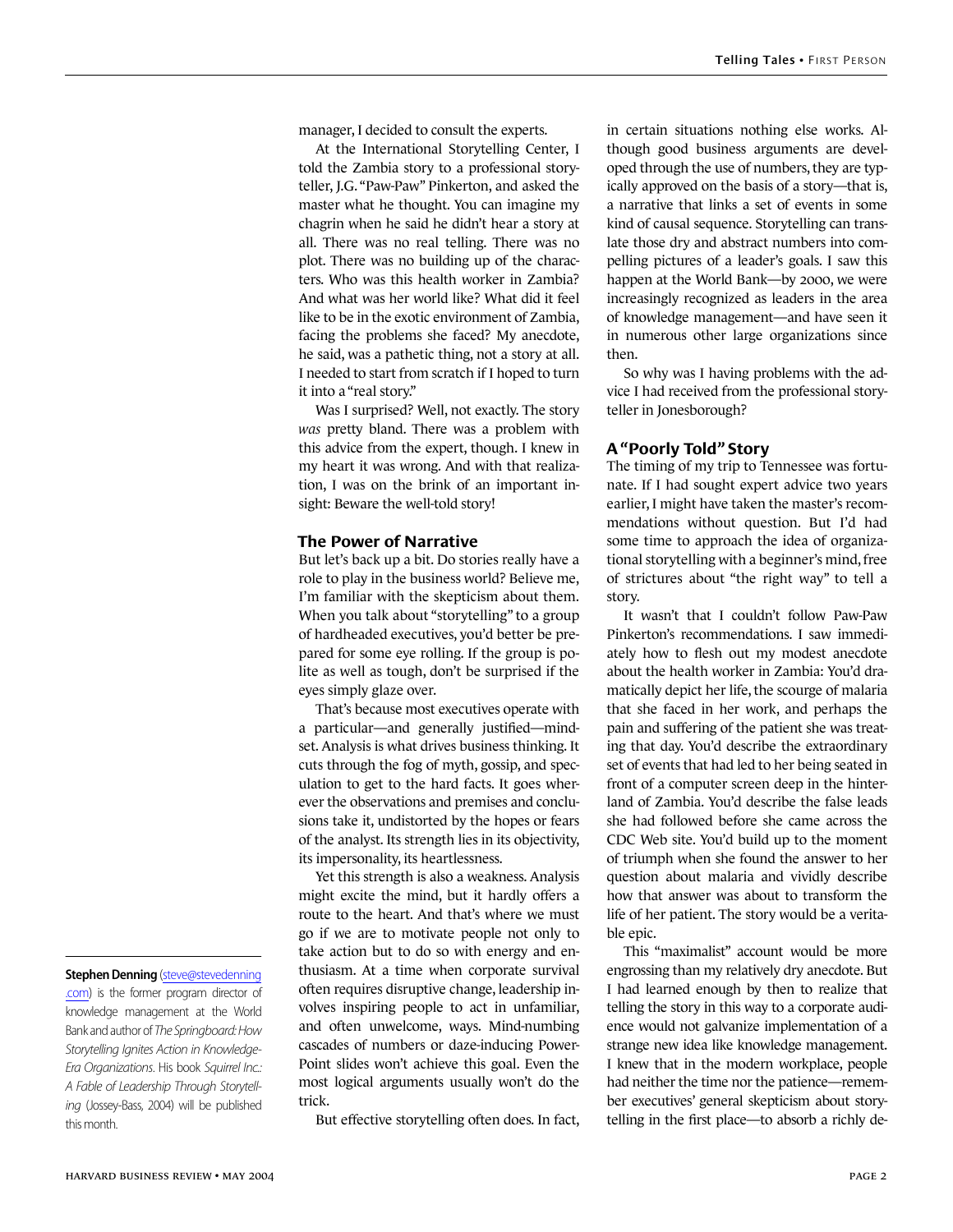tailed narrative. If I was going to hold the attention of my audience, I had to make my point in seconds, not in minutes.

There was another problem. Even if my audience did take the time to listen to a fully developed tale, my telling it in that fashion would not allow listeners the mental space to relate the story to their own quite different worlds. Although I was describing a health worker in Zambia, I wanted everyone to focus not on Zambia but on their own situations. I hoped they would think, "If the CDC can reach a health worker in Zambia, why can't the World Bank? Why don't we put our knowledge on the Web and broaden our scope?" But if my listeners were immersed in a saga about that health worker and her patient, they might not have any attention left to ask themselves these questions—or to provide answers. In other words, I didn't want my audience too interested in Zambia. A minimalist narrative was effective, in fact, because it lacked detail and texture. The same characteristic that the professional storyteller saw as a flaw was, for my purposes, a strength.

On my return from Jonesborough, I educated myself about the principles of traditional storytelling. More than 2,000 years ago, Aristotle, in his *Poetics*, said stories should have a beginning, a middle, and an end. They should include complex characters as well as a plot that incorporates a reversal of fortune and a lesson learned. Furthermore, the storyteller should be so engaged with the story—visualizing the action, feeling what the characters feel—that the listeners become drawn into the narrative's world. Aristotle's formula has proved successful over the ages, from *The Arabian Nights* to *The Decameron* to *The Adventures of Tom Sawyer* and most Hollywood screenplays.

Despite the narrative power of the traditional story, I knew that it probably wouldn't spark action in an organization. In retrospect, though, I realize that my insight blinded me to something else. Believing that this wonderful and rich tradition had no place in the time-constrained world of modern business was as wrongheaded as thinking that all stories had to be full of detail and color. I would later see that the well-told story is relevant in a modern organization. Indeed, a number of surprises about the use of storytelling in organizations awaited me.

#### **Tales of Success and Failure**

In December 2000, I left the World Bank and began to consult with companies on their knowledge management and, by extension, their use of organizational stories. As part of this work, I once found myself in London with Dave Snowden, a director of IBM's Institute of Knowledge Management, teaching a master class on storytelling to around 70 executives from private- and public-sector organizations.

During the class's morning session, I spoke about my experience at the World Bank and how a positive orientation was essential if a narrative like the one about Zambia was to be effective. But in the afternoon, to my dismay, my fellow presenter emphatically asserted the opposite. At IBM and elsewhere, Dave had found purely positive stories to be problematic. They were, he said, like the Janet and John children's stories in the United Kingdom or the Dick and Jane stories in the United States: The characters were so good they made you feel queasy. The naughtiest thing Janet and John would do was spill a bottle of water in the yard. Then they would go and tell their mother about it and promise never to do it again. Janet would volunteer to help out with the cleanup and John would offer to help wash the car. These stories for children reflected a desire to show things as they should be rather than as they are. In a corporate environment, Dave told his audience, listeners would respond to such rosy tales by conjuring up negative "antistories" about what must have actually happened. His message: Beware the positive story!

After the workshop, Dave and I discussed why his stories focused on the negative while mine accentuated the positive. I could see he had a point, that negative stories can be more powerful than positive ones. I'd used negative stories myself when trying to teach people the nitty-gritty of any subject. The fact is, people learn more from their mistakes than from their successes.

Eventually, however, it dawned on me that our points of view were complementary and that our stories served different purposes: My stories were crafted to motivate people, and Dave's were designed to share knowledge. His stories might describe how and why a team failed to accomplish an objective, with the aim of helping others avoid the same mistakes. (To elicit such stories, Dave often had to start by getting people to talk about their successes,

*Analysis might excite the mind, but it hardly offers a route to the heart—and that's where we must go to motivate people.*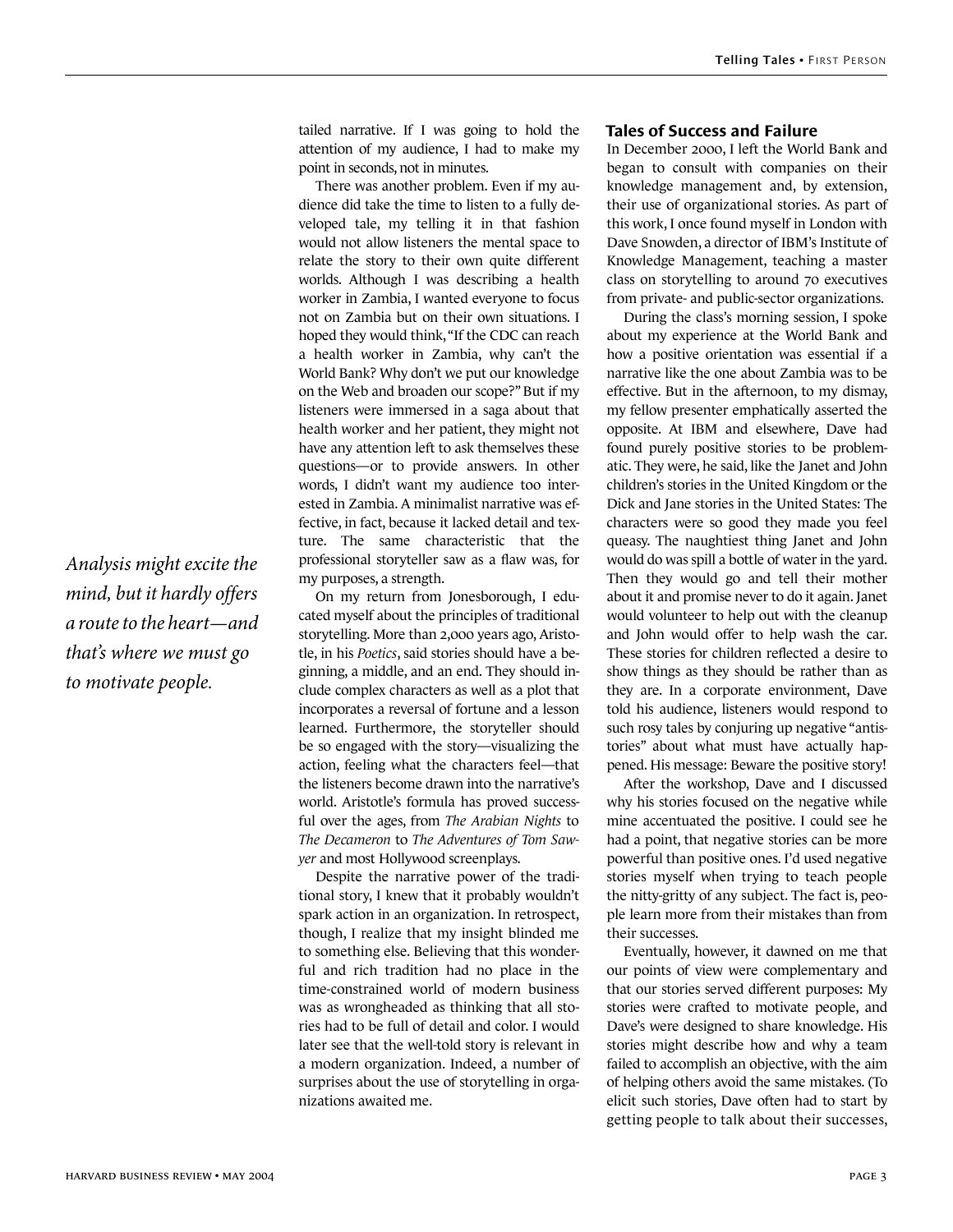## **A Storytelling Catalog**

Storytelling is an increasingly accepted way to achieve management goals. But leaders need to use a variety of narrative patterns for different aims.

**Sparking Action.** Leadership is, above all, about getting people to change. To achieve that goal, you need to communicate the sometimes complex nature of the changes required and inspire an often skeptical organization to enthusiastically carry them out. This is the place for what I call a "springboard story," one that enables listeners to visualize the transformation needed in their circumstances and then to act on that realization.

Such a story is based on an actual event, preferably recent enough to seem relevant. It has a single protagonist with whom members of the target audience can identify. And there is an authentically happy ending, in which a change has at least in part been successfully implemented. (There is also an implicit alternate ending, an unhappy one that would have resulted had the change not occurred.)

The story has enough detail to be intelligible and credible but—and this is key not so much texture that the audience becomes completely wrapped up in it. If that happens, people won't have the mental space to create an analogous scenario for change in their own organization. For example, if you want to get an organization to embrace a new technology, you might tell stories about individuals elsewhere who have successfully implemented it, without dwelling on the specifics.

**Communicating Who You Are.** You aren't likely to lead people through wrenching change if they don't trust you. And if they're to trust you, they have to know you: who you are, where you've come from, and why you hold the views you do. Ideally, they'll end up not only understanding you but also empathizing with you.

Stories for this purpose are usually based on a life event that reveals some strength or vulnerability and shows what the speaker took from the experience. For example, Jack Welch's success in making Gen-

eral Electric a winner was undoubtedly aided by his ability to tell his own story, which includes a tongue-lashing he once received from his mother after he hurled a hockey stick across the ice in response to a disappointing loss. "You punk!" she said, as Welch tells it in his memoir *Jack: Straight from the Gut*. "If you don't know how to lose, you'll never know how to win."

Unlike a story designed to spark action, this kind is typically well told, with colorful detail and context. So the speaker needs to ensure that the audience has enough time and interest to hear the story.

**Transmitting Values.** Stories can be effective tools for ingraining values within an organization, particularly those that help forestall problems by clearly establishing limits on destructive behavior. A story of this type ensures that the audience understands "how things are done around here."

These narratives often take the form of a parable. Religious leaders have used them for thousands of years to communicate values. The stories are usually set in some kind of generic past and have few contextsetting details—though the context needs to seem relevant to the listeners. The "facts" of such tales can be hypothetical, but they must be believable. For example, a story might tell the sad fate of someone who failed to see the conflict of interest in not disclosing his or her financial interest in a company supplier.

Of course, narratives alone cannot establish values in an organization. Leaders need to live the values on a daily basis.

**Fostering Collaboration.** Every management textbook talks about the value of getting people to work together. But the only advice most of them offer on making that happen in real-life work environments is "Encourage conversations." Yes, but how?

One approach is to generate a common narrative around a group's concerns and goals, beginning with a story told by one member of the group. Ideally, that first story sparks another, which sparks another. If the process continues, group members

develop a shared perspective, one that creates a sense of community. The first story must be emotionally moving enough to unleash the narrative impulse in others and to create a readiness to hear more stories. It could, for example, vividly describe how the speaker had grappled with a difficult work situation.

For this process to occur, it is best if the group has an open agenda that allows the stories to surface organically. It is also desirable to have a plan ready so that the energy generated by the positive experience of sharing stories can be immediately channeled into action.

**Taming the Grapevine.** Rumors flow incessantly through every organization. "Have you heard the latest?" is a refrain that's difficult for managers to deal with. Denying a rumor can give it credibility. Asking how it got started can ensure its spread. Ignoring it risks allowing it to spiral out of control. Rumors about issues central to the future of the organization—takeovers, reorganizations, major managerial changes—can be an enormous distraction (or worse) to employees.

So as an executive, what can you do? One response is to harness the energy of the grapevine to defuse the rumor, using a story to convince listeners that the gossip is either untrue or unreasonable. This kind of story highlights the incongruity between the rumor and reality. You could use gentle satire to mock the rumor, the rumor's author, or even yourself, in an effort to undermine the rumor's power. For example, you might deal with a false rumor of "imminent companywide reorganization" by jokingly recounting how the front office's current struggles involving the seating chart for executive committee meetings would have to be worked out first. Keep in mind, though, that humor can backfire. Meanspirited teasing can generate a well-deserved backlash.

The trick is to work with, not against, the flow of the vast underground river of informal communication that exists in every organization. Of course, you can't ridicule a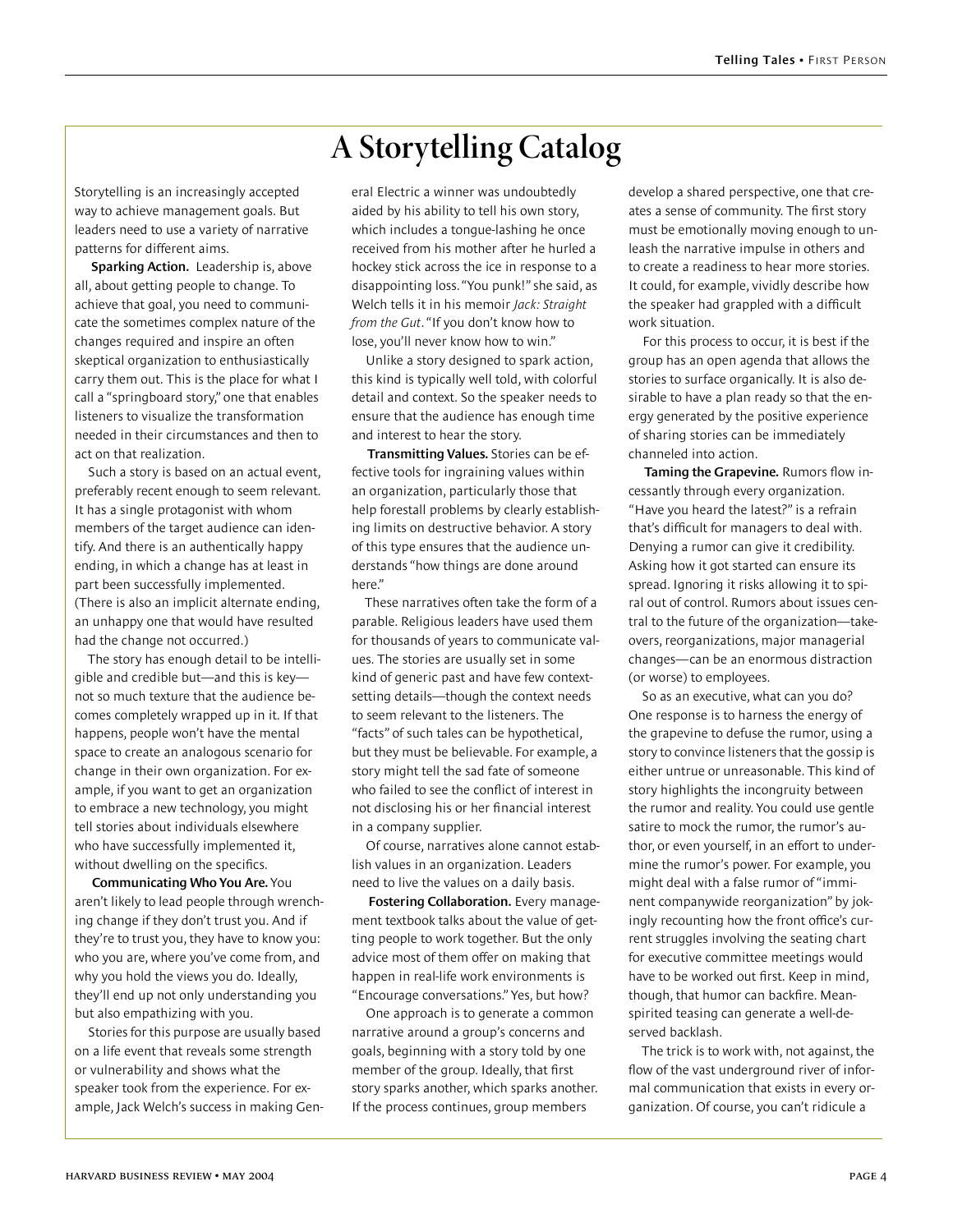rumor into oblivion if it's true or at least reasonable. If that's the case, there is little you can do but admit the substance of the rumor, put it in perspective, and move on.

**Sharing Knowledge.** Much of the intellectual capital of an organization is not written down anywhere but resides in people's minds. Communicating this knowhow across an organization and beyond typically occurs informally, through the sharing of stories.

Knowledge-sharing narratives are unusual in that they lack a hero or even a detectable plot. They are more about problems, and how and why they got—or, more likely, didn't get—resolved. They include a description of the problem, the setting, and the solution. Because they highlight a problem—say, the challenge employees face in learning to use a new system—they tend to have a negative tone. And because they often focus in detail on why a particular solution worked, they may be of little interest outside a defined group of people. Though

unashamedly unentertaining and lacking most elements of a conventional story, they are nonetheless the uncelebrated workhorse of organizational narrative.

They present a difficulty, however. In a corporate setting, stories about problems don't flow easily, not only because people fear the consequences of admitting mistakes, but also because, in the flush of success, people tend to forget what they learned along the way. As a result, the knowledge-sharing story cannot be compelled; it has to be teased out. That is, a discussion of successes may be needed in order to get people to talk about what has gone wrong and how it can be fixed.

**Leading People into the Future.** An important part of a leader's job is preparing others for what lies ahead, whether in the concrete terms of an actual scenario or the more conceptual terms of a vision. A story can help take listeners from where they are now to where they need to be, by making them comfortable with an image of the future. The problem, of course, lies in crafting a credible narrative about the future when the future is unknowable.

Thus, if such stories are to serve their purpose, they should whet listeners' imaginative appetite about the future without providing detail that will likely turn out to be inaccurate. Listeners should be able to remold the story in their minds as the future unfolds with all its unexpected twists and turns. And clearly, the story should portray that state in a positive way: People are more likely to overcome uncertainty about change if they are shown what to aim for rather than what to avoid.

Note that telling an evocative narrative about the future requires a high degree of verbal skill, something not every leader possesses. But the springboard story, described above, provides an alternative. Hearing about a change that has already happened elsewhere can help listeners to imagine how it might play out for them in the future.

| If your<br>objective is:          | You will need<br>a story that:                                                                                                               | In telling it,<br>you will need to:                                                                                                                                               | Your story will inspire<br>such responses as:                                      |
|-----------------------------------|----------------------------------------------------------------------------------------------------------------------------------------------|-----------------------------------------------------------------------------------------------------------------------------------------------------------------------------------|------------------------------------------------------------------------------------|
| Sparking action                   | Describes how a successful change was imple-<br>mented in the past, but allows listeners to<br>imagine how it might work in their situation. | Avoid excessive detail that will take the<br>audience's mind off its own challenge                                                                                                | "Just imagine"<br>"What if"                                                        |
| Communicating<br>who you are      | Provides audience-engaging drama and<br>reveals some strength or vulnerability from<br>your past                                             | Include meaningful details, but also<br>make sure the audience has the time<br>and inclination to hear your story.                                                                | "I didn't know that about him!"<br>"Now I see what she's driving at."              |
| Transmitting<br>values            | Feels familiar to the audience and will prompt<br>discussion about the issues raised by the value<br>being promoted                          | Use believable (though perhaps<br>hypothetical) characters and situations,<br>and never forget that the story must be<br>consistent with your own actions.                        | "That's so right!"<br>"Why don't we do that all<br>the time?"                      |
| Fostering<br>collaboration        | Movingly recounts a situation that listeners<br>have also experienced and that prompts them<br>to share their own stories about the topic.   | Ensure that a set agenda doesn't squelch<br>this swapping of stories - and that you<br>have an action plan ready to tap the energy<br>unleashed by this narrative chain reaction. | "That reminds me of the time<br>that $l$ "<br>"Hey, I've got a story like that."   |
| Taming the<br>grapevine           | Highlights, often through the use of gentle<br>humor, some aspect of a rumor that reveals<br>it to be untrue or unlikely.                    | Avoid the temptation to be mean-spirited,<br>and be sure that the rumor is indeed false                                                                                           | "No kidding!"<br>"I'd never thought about it like<br>that before!"                 |
| Sharing<br>knowledge              | Focuses on mistakes made and shows in<br>some detail how they were corrected, with<br>an explanation of why the solution worked              | Solicitalternative-and possibly<br>better-solutions                                                                                                                               | "There but for the grace of God.".<br>"Wow! We'd better watch that<br>from now on" |
| Leading people<br>into the future | Evokes the future you want to create without<br>providing excessive detail that will only turn<br>out to be wrong                            | Be sure of your storytelling skills (Other-<br>wise, use a story in which the past can<br>serve as a springboard to the future.)                                                  | "When do we start?"<br>"I et's do it!"                                             |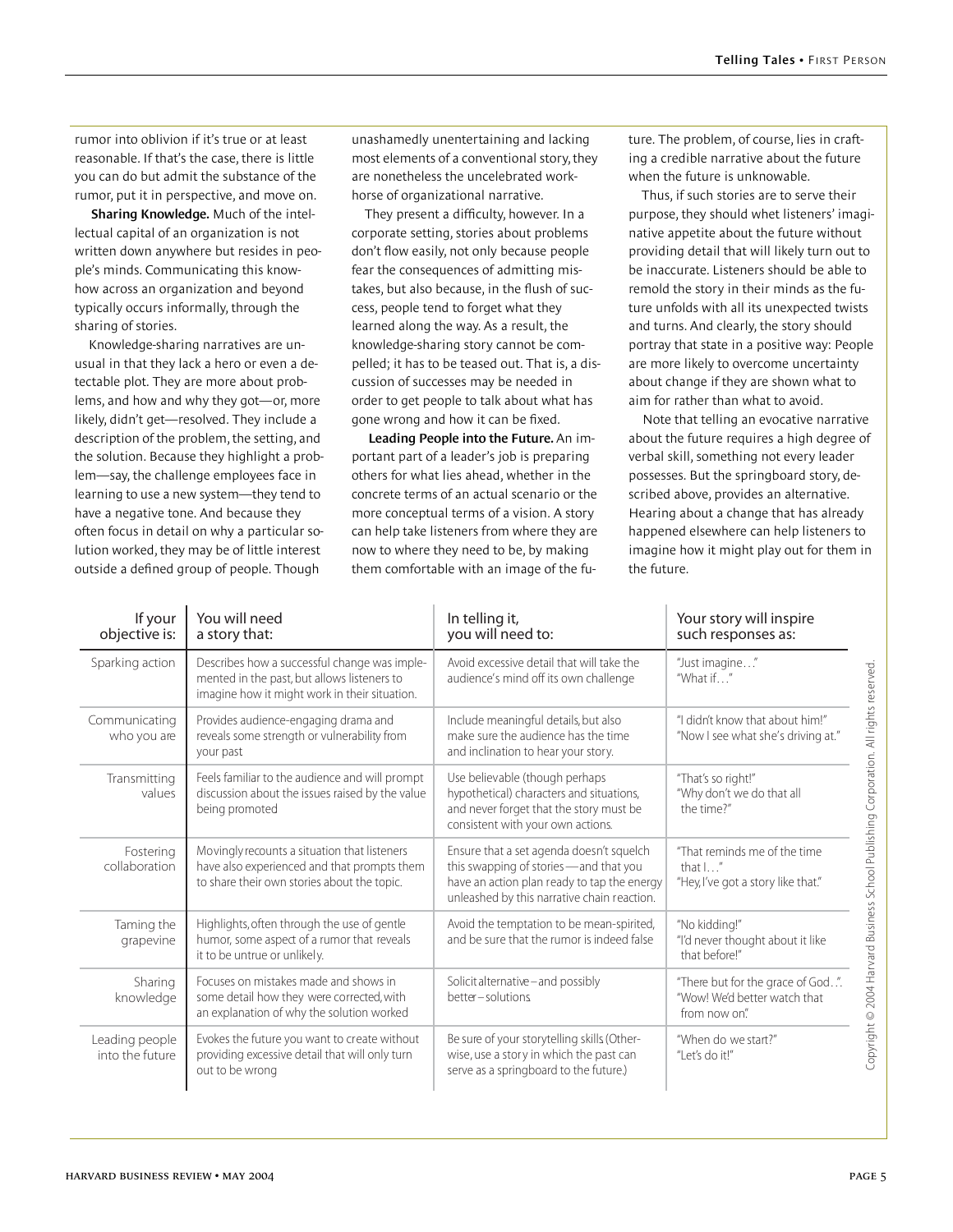even if these accounts were ultimately less useful vehicles for conveying knowledge.) It was then I began to realize that the purpose of telling a story might determine its form.

Granted, even optimistic stories have to be true and believable, since jaded corporate audiences know too well the experience of being presented with half-truths. Stories told in order to spur action need to make good on their promises and contain sufficient evidence of a positive outcome. But stories intended mainly to transfer knowledge must be more than true. Because their objective is to generate understanding and not action, they tend to highlight the pitfalls of ignorance; they are meant not to inspire people but to make them cautious. Just as the minimalist stories that I told to spark action were different from traditional entertainment stories, so effective knowledge-sharing stories would have negative rather than positive overtones.

#### **A Collective Yawn**

Once I saw that different narrative forms could further different business goals, I looked for other ways that managers could make stories work for them. A number of distinct story types began to emerge—ones that didn't necessarily follow Aristotelian guidelines but were nonetheless used to good effect in a variety of organizations. (For descriptions of some of them and the purposes for which they might be used, see the sidebar "A Storytelling Catalog.") I continued to come across unexpected insights about the nature of storytelling within organizations.

For instance, if negative stories have their place, so do "boring" ones. In his book *Talking about Machines*, Julian Orr recounts a number of stories that have circulated among Xerox repair technicians. While rich in detail, they are even less storylike than my little anecdote about the health care worker in Zambia. Most of these tales, which present solutions to technical problems, lack a plot and a distinct character. In fact, they are hardly stories at all, with little to hold the interest of anyone except those close to the often esoteric subject matter. Why are they compelling even to this limited audience? Because they are driven by a detailed explanation of the cause-and-effect relationship between an action and its consequence. For example:

You've got a malfunctioning copy machine with an E053 error code, which is sup-

posed to mean a problem in the 24-volt Interlock Power Supply. But you could chase the source of that 24-volt Interlock problem forever, and you'd never, ever find out what it is. If you're lucky enough, you'll eventually get an F066 error code, which indicates the true source of the malfunction—namely, a shorted dicorotron. Apparently, this is happening because the circuitry in the XER board has been changed to prevent the damage that would otherwise occur when a dicorotron shorted. Before the change in circuitry, a shorted dicorotron would have fried the whole XER board. Changing the circuitry has prevented damage to the XER board, but it's created a different issue. Now an E053 error message doesn't give you the true source of the machine's malfunction.

This story, slightly condensed here, doesn't just describe the technician's accurate diagnosis of a problem; it also relates why things happened as they did. So the account, negative in tone and almost unintelligible to an outsider, is both informative and interesting to its intended audience.

As I continued my investigation, one area of particular interest to me was the link between storytelling and leadership. I already knew from personal experience how stories could be used as a catalyst for organizational action. And I had read in two influential books about leadership—*Leading Minds* by Howard Gardner and *The Leadership Engine* by Noel Tichy how stories could help leaders define their personality for their followers, boosting others' confidence in the leaders' integrity and providing some idea of how they might act in a given situation.

I also had seen leaders using narrative to inculcate a positive set of corporate values and beliefs in the hearts and minds of their employees. Think, for example, of Tyco's effort to repair its battered value system. The company began by creating a straightforward manual that outlined new rules in such areas as sexual harassment, conflicts of interest, and fraud. But Eric Pillmore, senior vice president of corporate governance, quickly figured out that, as written, the booklet would merely gather dust on people's shelves. So he threw out what he had done and started again in an attempt to bring the principles alive through narrative. The story below became part of the revised guide, as a sidebar in the section on sexual ha-

*Decision makers display a strong bias toward alternatives that perpetuate the status quo.*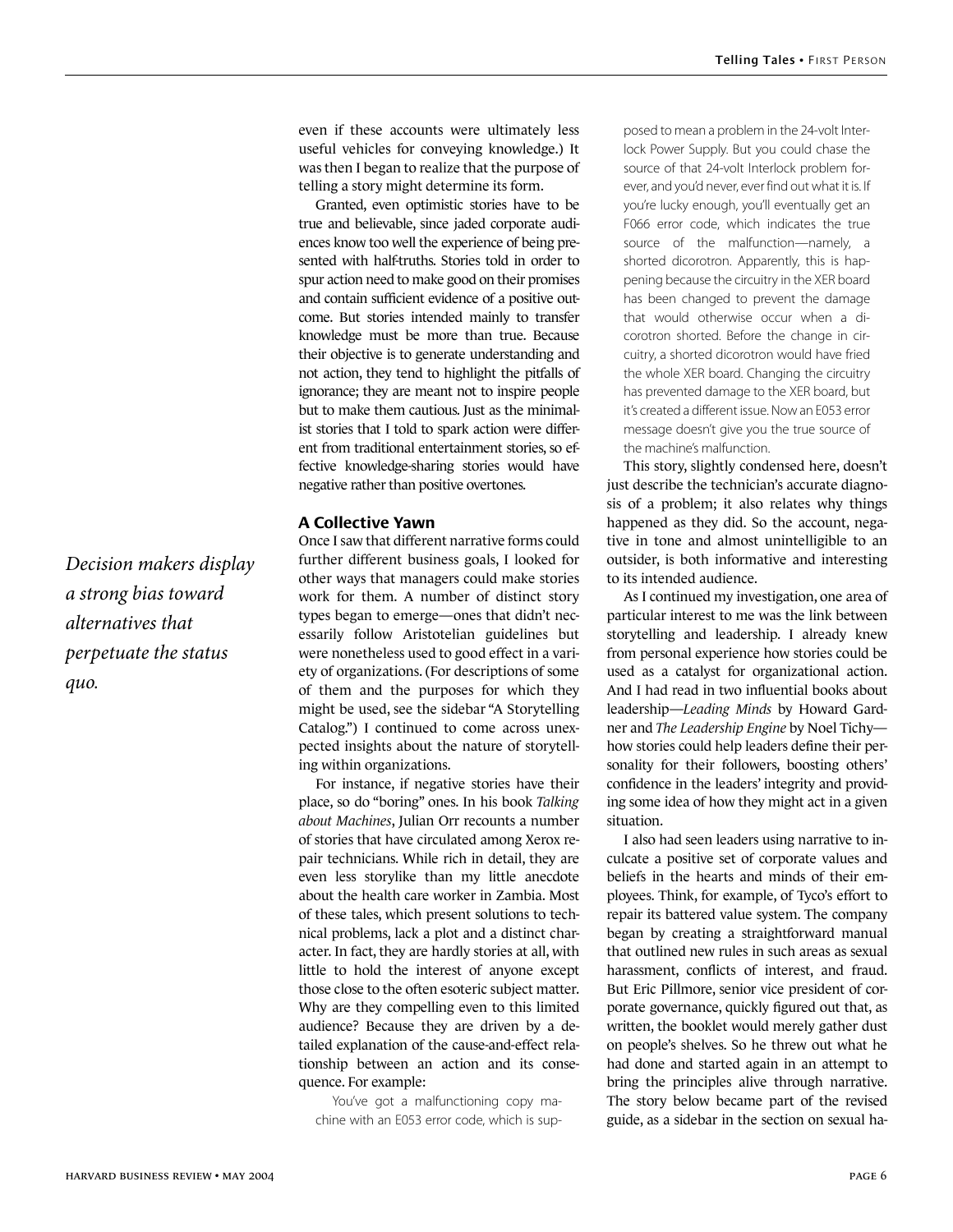#### rassment and other forms of intimidating behavior in the workplace:

The entire team jokes about Tom being gay. Tom has never complained and doesn't seem to mind, but when Mark is assigned to work with Tom, the jokes turn on Mark. Now that Mark receives the brunt of the jokes, he tells his supervisor he wants to be reassigned. His supervisor complies with Mark's request.

While the guide clearly lays out the company's policy on harassment, the simple narrative helps bring the policy to life and provides a starting point for thinking about and discussing the complex issues involved. Dozens of similar stories illustrate an array of company policies.

#### **An Enticing but Hazy Future**

Although these types of stories furthered leadership goals in a relatively predictable way, others I came across were more quirky—particularly ones used to communicate vision. Noel Tichy writes in *The Leadership Engine* about the importance of preparing an organization for change. He notes that "the best way to get humans to venture into unknown terrain is to make that terrain familiar and desirable by taking them there first in their imaginations." Aha! I thought. Here is a place where storytelling, perhaps the most powerful route to people's imaginations, could prove indispensable.

But as I looked at examples of such stories in a number of arenas, I discovered that most of the successful ones were surprisingly sketchy about the details of the imagined future. Consider Winston Churchill's "We Shall Fight on the Beaches" speech and Martin Luther King, Jr.'s "I Have a Dream" speech. Neither of these famous addresses came close to describing the future in enough detail that it became, in listeners' minds, "familiar terrain."

Over time—and, in part, through my work in corporate scenario planning—I realized why. Specific predictions about the future are likely to be proved wrong. Because such predictions almost inevitably differ in major or minor ways from what eventually happens, leaders who proclaim them risk losing people's confidence. Consequently, a story designed to prepare people for change needs to evoke the future and conjure up a direction for getting there—but without being too precise. Think of the corporate future that was laid out in a famous mandate by Jack Welch: "General Electric will be either number one or number two in the field, or we will exit the sector." This is a clear, but general, description of where Welch wanted to take the company. Like my Zambia story, although for different reasons, this statement doesn't convey *too* much information.

I also came across stories used in somewhat unusual situations that called for reactive rather than proactive measures. These stories counteracted negative ones that circulated like a virus within an organization and threatened to infect the entire body. Dave Snowden of IBM first pointed out to me how stories could be used in this manner. His hypothesis was that you could attach a positive story to a negative one in order to defuse it, as an antibody would neutralize an antigen.

For example, at an IBM manufacturing site for laptop computers in the United Kingdom, stories circulated among the blue-collar workers about the facility's managers, who were accused of "not doing any real work," "being overpaid," and "having no idea what it's like on the manufacturing line." But an additional story was injected into the mix: One day, a new site director turned up in a white coat, unannounced and unaccompanied, and sat on the line making ThinkPads. He asked workers on the assembly line for help. In response, someone asked him, "Why do you earn so much more than I do?" His simple reply: "If you screw up badly, you lose your job. If I screw up badly, 3,000 people lose their jobs."

While not a story in the traditional sense, the manager's words—and actions—served as a seed for the story that eventually circulated in opposition to the one about managers' being lazy and overpaid. You can imagine the buzz: "Blimey, you should've seen how he fumbled with those circuit boards. I guess *he'll* never work on the line. But you know, he does have a point about his pay." The atmosphere at the facility began improving within weeks.

• • • Much work remains to be done in developing a menu of narrative patterns that can be used for different purposes in an organizational setting. Although the handful of story types that I've identified is no more than a start, I hope it inspires leaders to consider the various ways storytelling might be used. Certainly, the ability to tell the right story at the right time is emerging as an essential leadership skill, one that can help managers cope with, and get business results in, the turbulent world of the U twenty-first century.

#### Reprint [R0405H](http://harvardbusinessonline.hbsp.harvard.edu/relay.jhtml?name=itemdetail&referral=4320&id=R0405H)

To order, see the next page or call 800-988-0886 or 617-783-7500 or go to [www.hbr.org](http://www.hbr.org)